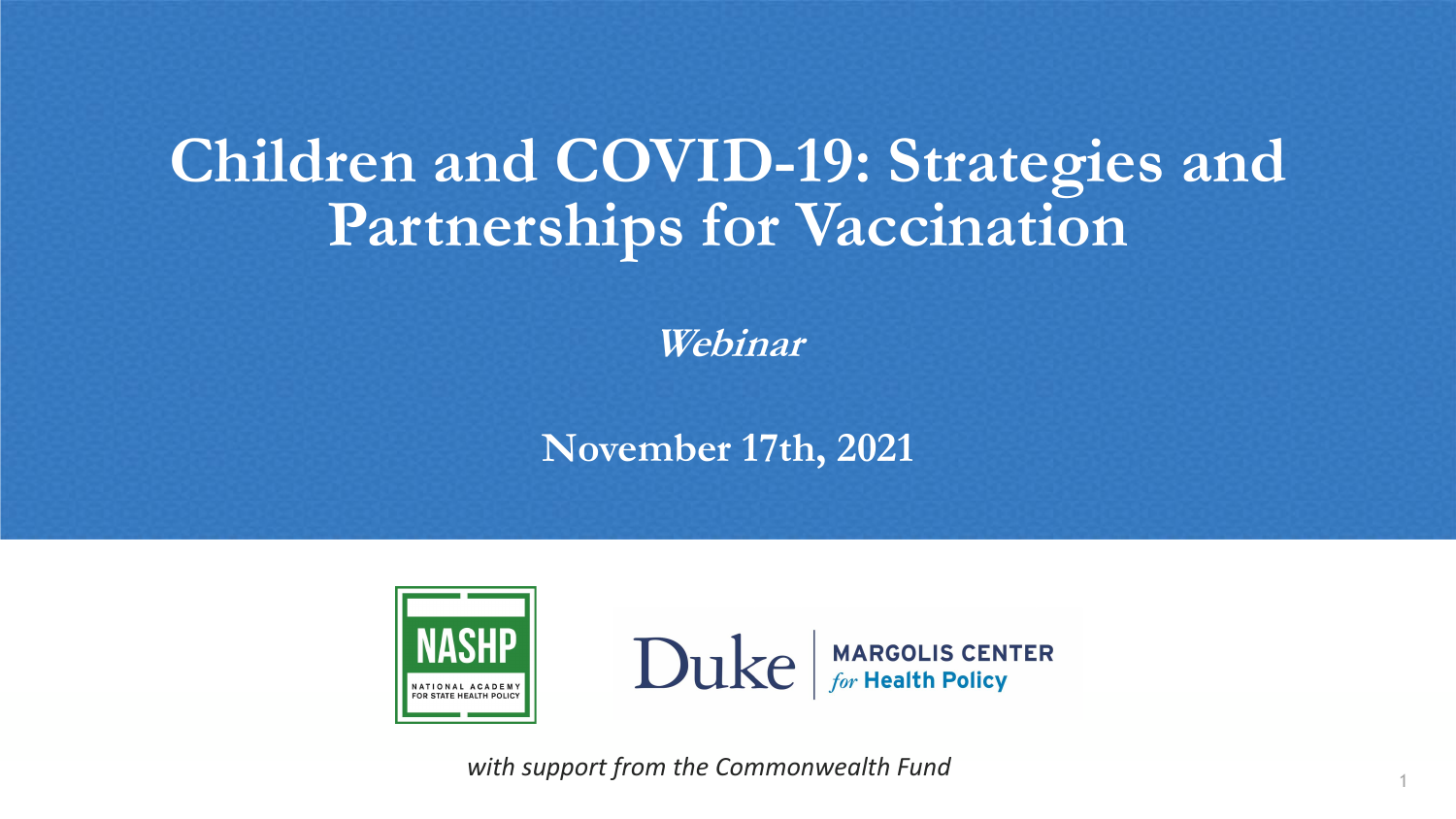#### **Welcome and Opening Remarks**

**Mark McClellan, MD, PhD** Director, Duke-Margolis Center for Health Policy

**Hemi Tewarson, JD, MPH** Executive Director, National Academy for State Health Policy



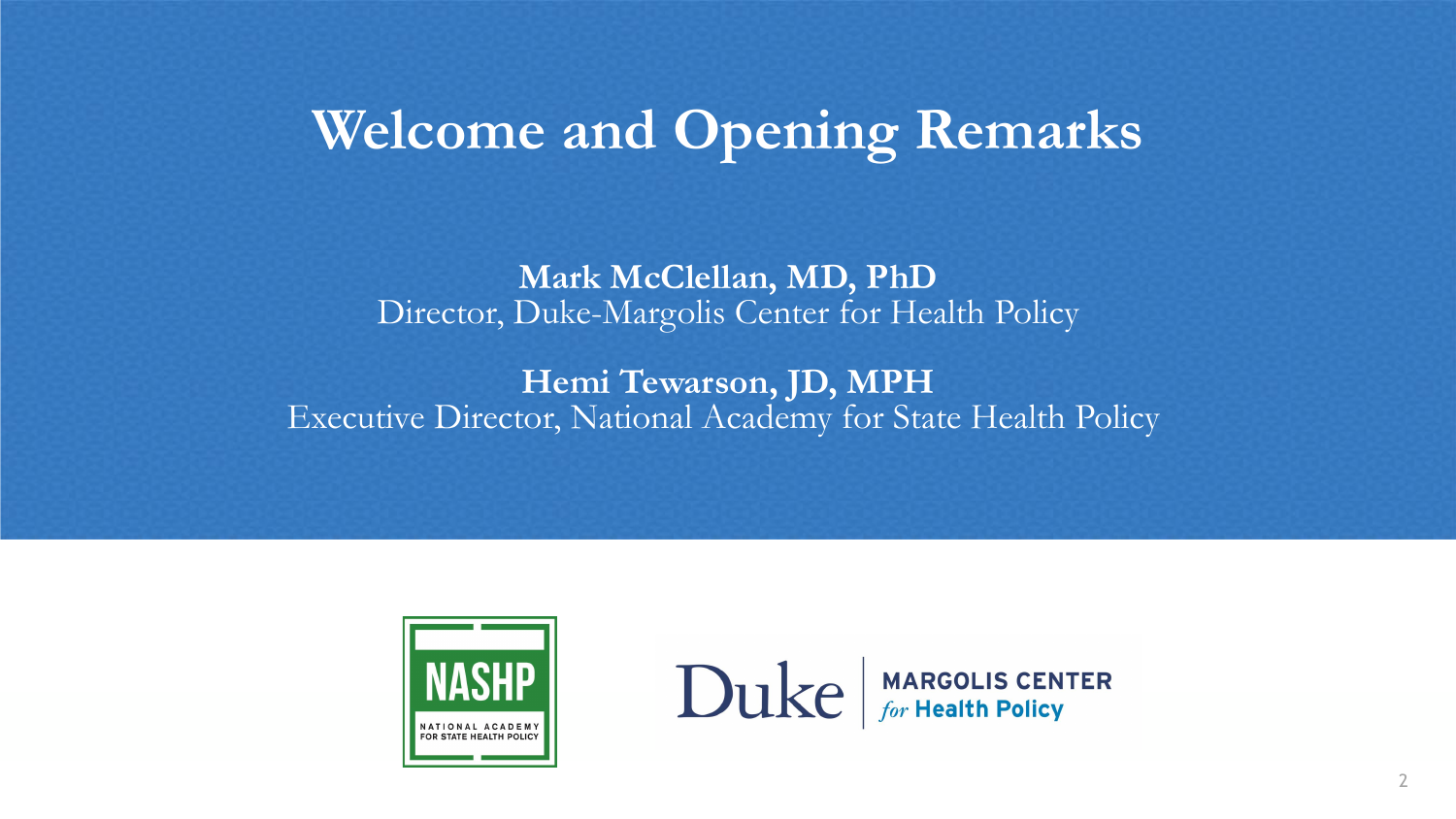

- 4:30 4:40 pm Welcome and Opening Remarks
- 4:40 4:50 pm A Call to Action: Protecting Children and Communities Against COVID-19
- 4:50 5:30 pm Strategies for Supporting Equitable Access and Uptake of COVID-19 Vaccines Children Ages 5 to 11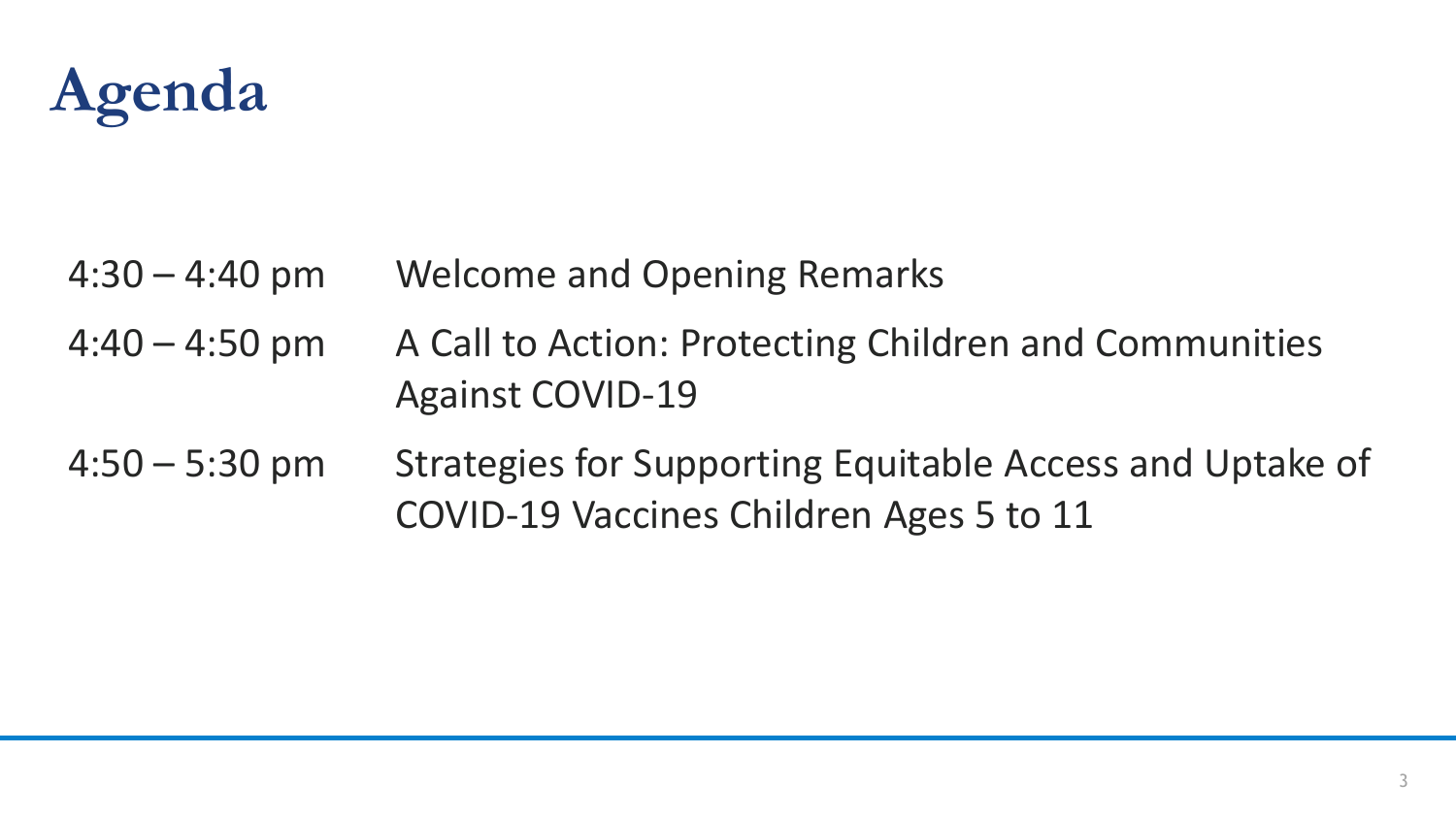## **COVID-19 Trends in Children**



COVID-19 mortality remains low in children (**<0.04% case fatality ratio**)

>However, **2%** of cases may result in hospitalization

Recent data indicate that children can contribute to **substantial household transmission**

Children may serve as index cases for adult contacts, and **youngest children may be equally or more likely** to contribute to secondary transmission within households

Week ending in

<https://www.aap.org/en/pages/2019-novel-coronavirus-covid-19-infections/children-and-covid-19-state-level-data-report/>

<https://www.idsociety.org/covid-19-real-time-learning-network/special-populations/pediatrics/#Transmission>

Number of child cases added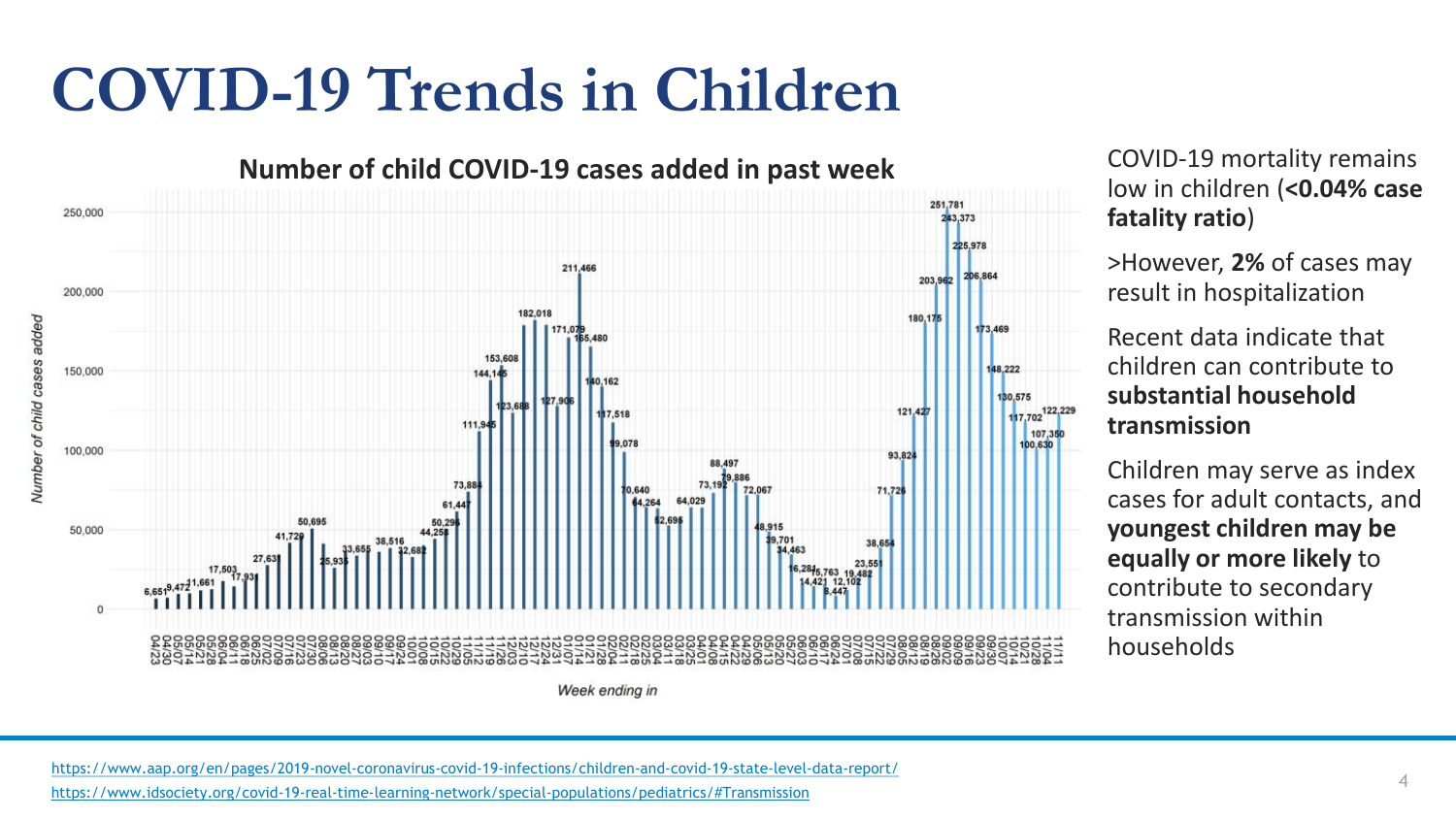# **Progress on Pediatric COVID-19 Vaccinations**

- The Pfizer-BioNTech COVID-19 vaccine was authorized for emergency use in adolescents ages 12-15 on May 10 and in children ages 5-11 on October 29.
- 2.6 million children ages 5 to 11 have received at least one dose of a COVID-19 vaccine.
- COVID-19 vaccines for children are rolling out in a variety of settings, including pediatric provider offices, community health clinics, schools, and pharmacies
- COVID-19 vaccines are able to be co-administered with flu vaccines and other routine childhood immunizations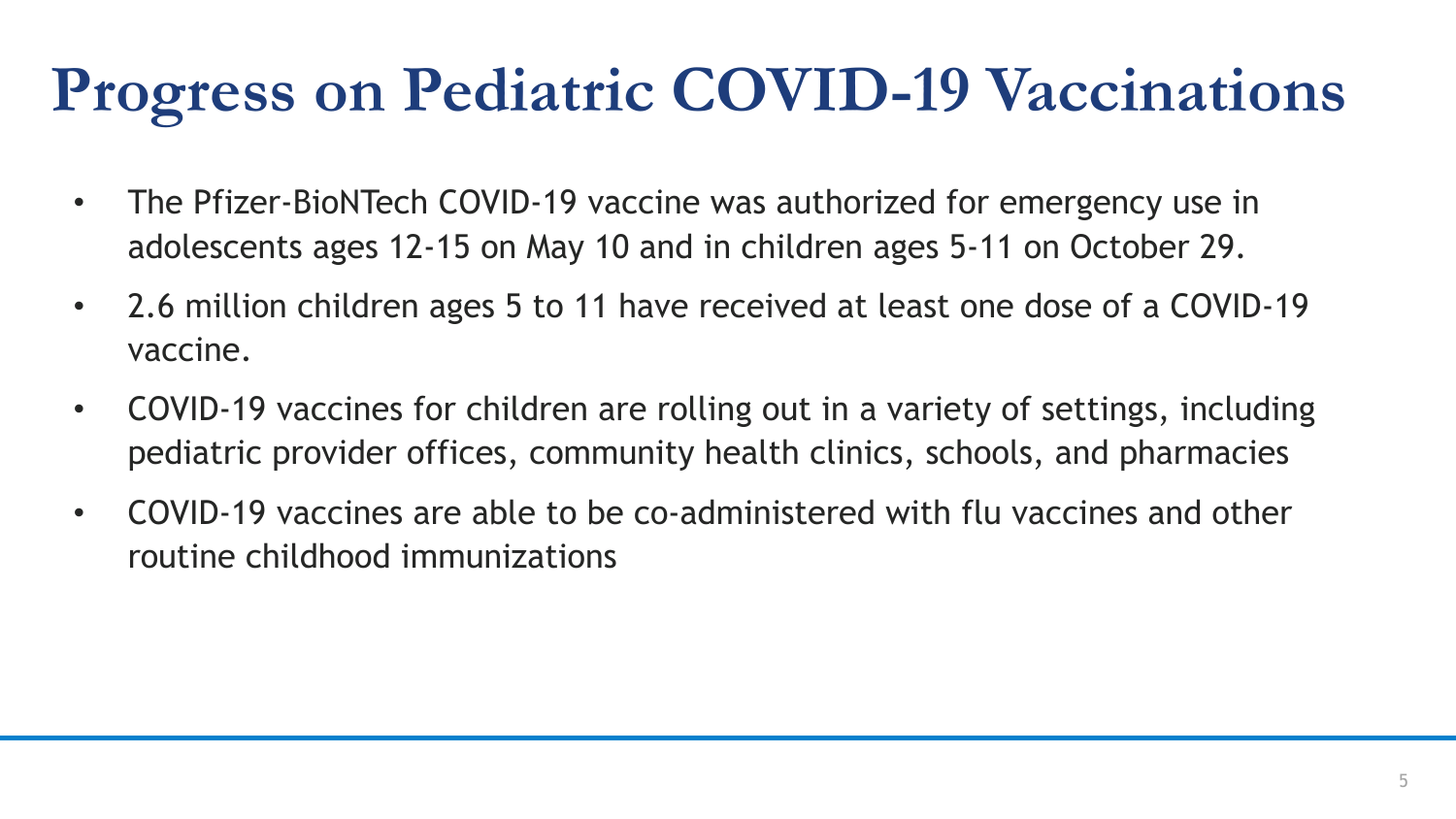### **COVID-19 Vaccination Trends in Adolescents**

#### Weekly Increase in the Number of Eligible US Children Ages 12-17 **Receiving Their Initial COVID-19 Vaccination**



5.26.21 to 11.10.21

14.7 M (59%) children 12-17 yrs have received at least one COVID-19 vaccine dose

12.4M (50%) children 12-17 yrs are fully vaccinated

~1% of unvaccinated children 12-17 yrs received their first dose in the past week

The last week was the 3rd lowest in administration to children 12-17 yrs since the beginning of the effort, but the first increase since early October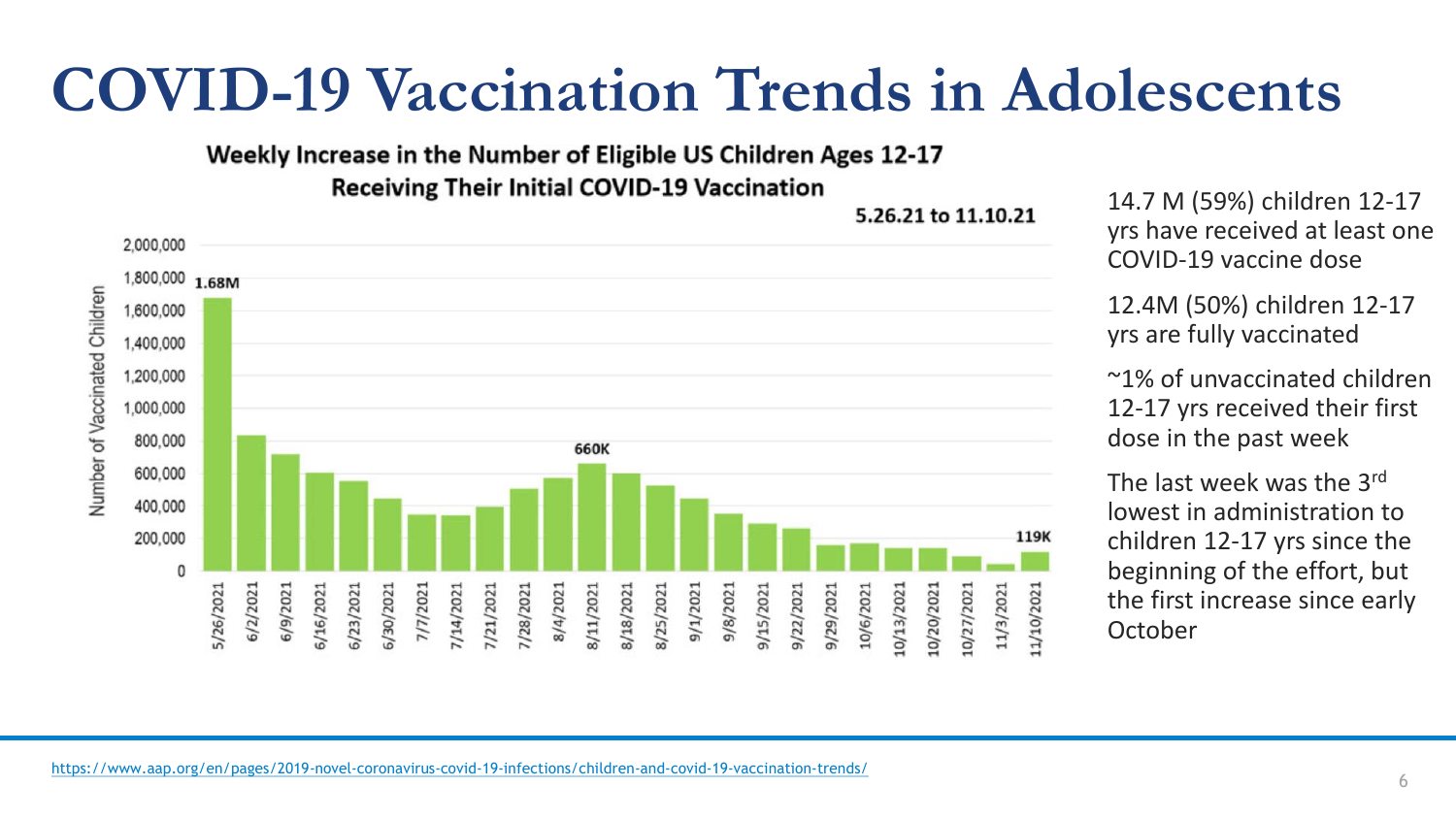### **Priorities for Increasing Vaccination Rates for Children 5-11**

- Addressing inequities in vaccination rates by race/ethnicity
- Building vaccine confidence and addressing vaccine misinformation
	- Including targeted communication with parents and families about the importance of vaccination by trusted sources
- Enrolling, training, and incentivizing pediatric vaccine providers
- Facilitating access to vaccination in a variety of settings, including pediatric provider offices, schools, pharmacies, and community health centers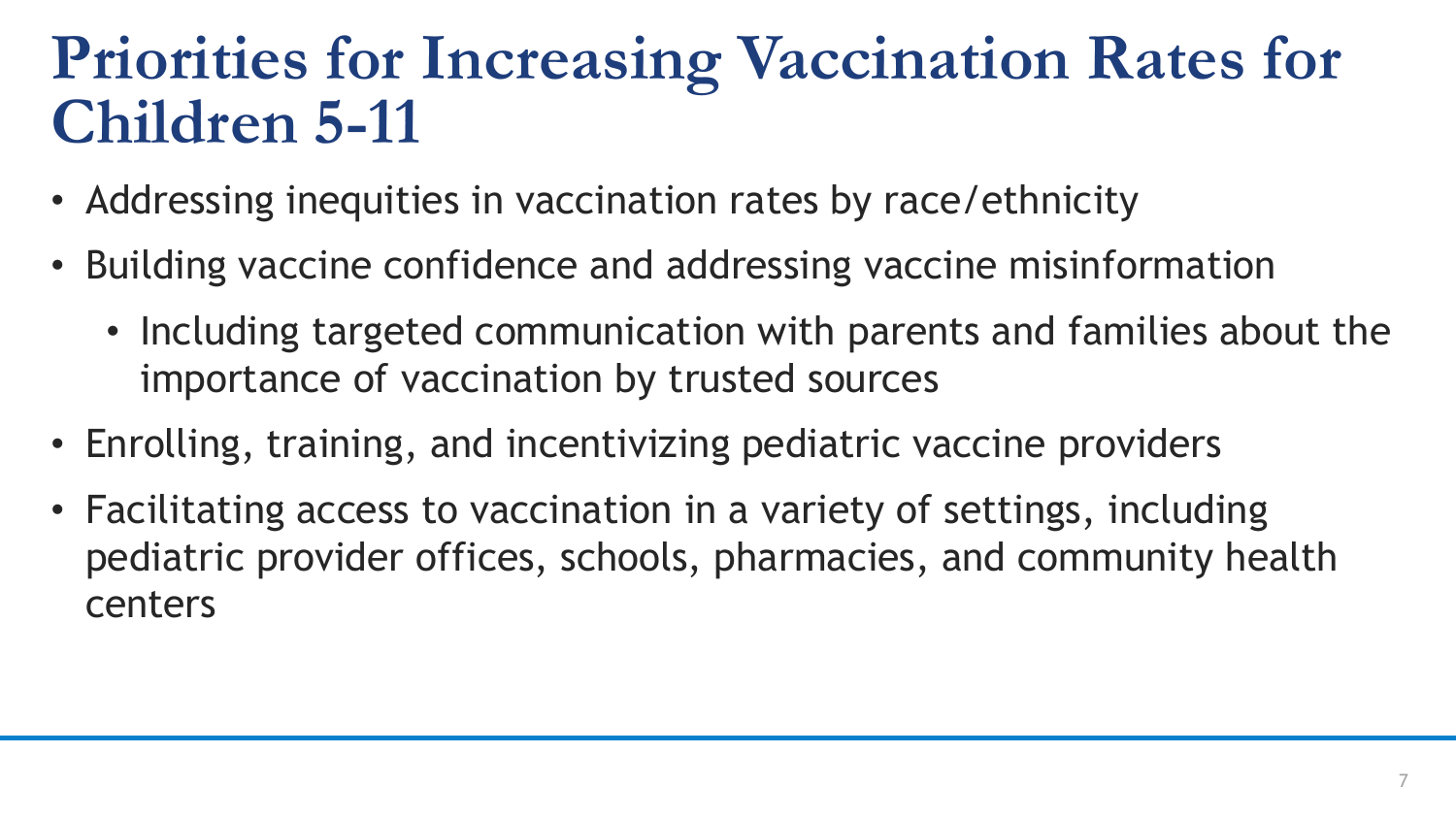## **A Call to Action: Protecting Children and Communities Against COVID-19**

**Cameron Webb, MD, JD,** Senior Policy Advisor for COVID-19 Equity, White House COVID-19 Response Team



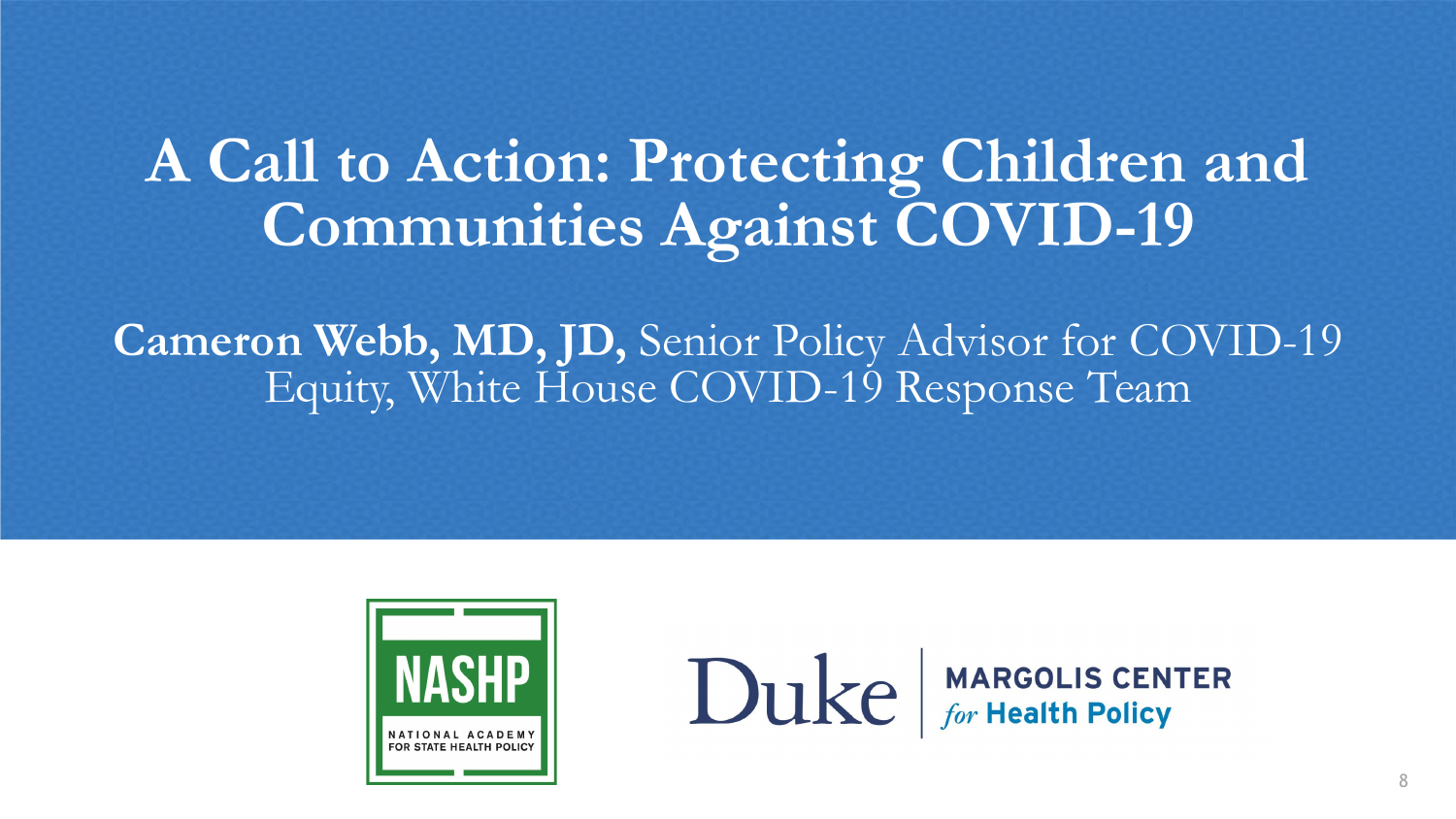#### **Strategies for Supporting Equitable Access and Uptake of COVID-19 Vaccines in Children Ages 5 to 11**

**Moderator: Hemi Tewarson, JD, MPH** Executive Director, National Academy for State Health Policy



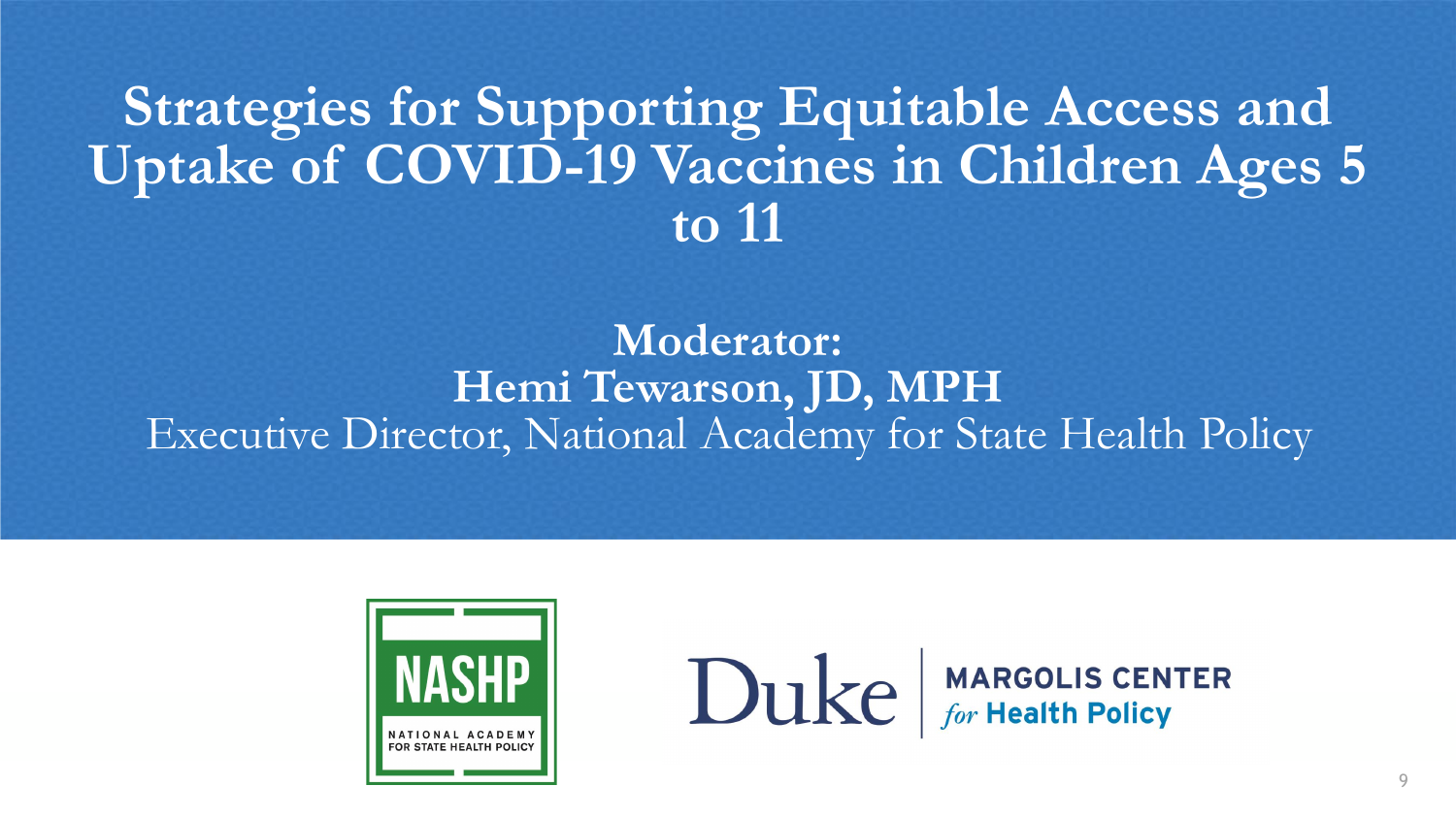#### **Panelists**

**Brandy Emily, DNP, RN,** Health Equity Branch Chief, Colorado Department of Public Health and Environment

**Deborah Greenhouse, MD, FAAP,** Pediatrician, Columbia, South Carolina

**Alycia Meriweather,** Deputy Superintendent, Detroit Public Schools Community **District** 

**Christian Ramers, MD, MPH,** Assistant Medical Director for Research & Special Populations, Family Health Centers of San Diego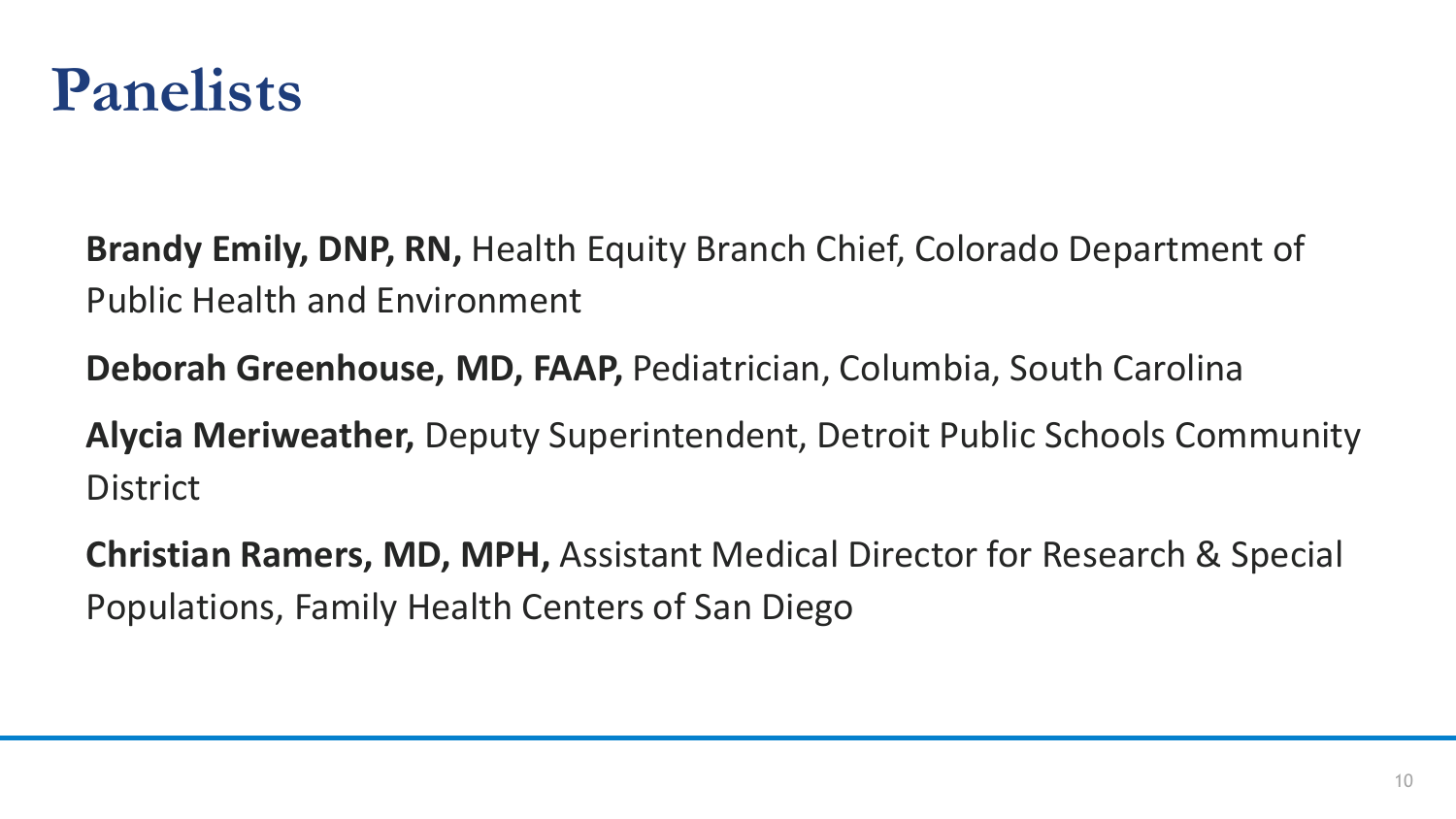# **Resources for Immunization Partners**

- **NASHP:**
	- [COVID-19 Vaccines and Children: State Strategies to](https://www.nashp.org/covid-19-vaccines-and-children-state-strategies-to-increase-access-and-uptake-through-pediatric-providers/)  Increase Access and Uptake through Pediatric **Providers**
- **Duke-Margolis:**
	- [Innovative Strategies for Leveraging Schools as COVID-](https://healthpolicy.duke.edu/publications/innovative-strategies-leveraging-schools-covid-19-vaccination-sites)19 Vaccination Sites Issue Brief
	- [FAQ for School Leaders: Successful Strategies for](https://healthpolicy.duke.edu/sites/default/files/2021-11/School%20Vaccination%20FAQ%20Final.pdf)  Vaccination in School Settings
	- Infographic: COVID-19 Vaccination for Children Under [12: How schools can prepare to be vaccination sites](https://healthpolicy.duke.edu/sites/default/files/2021-11/School%20Vaccination%20Under%2012%20Final.pdf)
	- Infographic: Communication Strategies for Promoting COVID-19 Vaccination in Schools



#### **COVID-19 Vaccines** and Children

**State Strategies to Increase Access** and Uptake through Pediatric Providers

By Michelle Fiscus, Sandra Wilkniss, and Hemi Tewarson November 2021